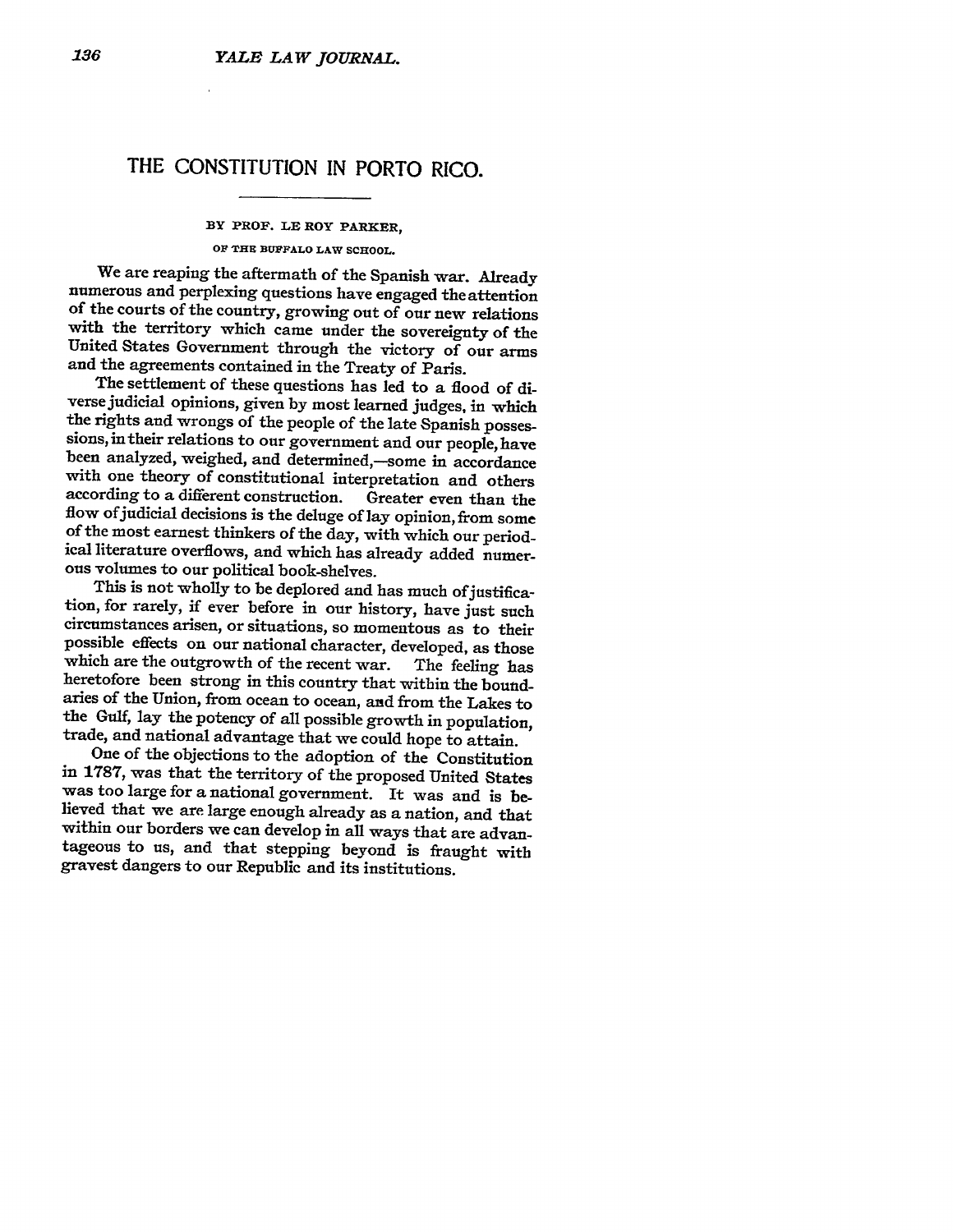It is urged with great force that our position in the western hemisphere, practically isolated from the other great nations of the world, has been the means of insuring to us a tranquillity of existence which has in the highest degree given opportunity for a most marvellous growth without provoking the jealousies of other nations or exciting their opposition. It is argued that our long-continued peace with the world is due to the fact that, following Washington's farewell injunction, we have avoided entangling alliances with other powers and have kept ourselves free from world politics.

The fear is expressed, nay, prophetic voices warn us, that, with our accessions of foreign territory, we shall place ourselves in a new and undesirable position before the world and one at variance with our professions; and that, having abandoned our policy of domesticity, we shall come into contact with hostile influences which will be destructive of our exalted national character and bring disaster to the Republic. History is invoked to show that by grasping more and more territory and expanding over vast reaches of the world, such weight of responsibility is imposed and such heavy burdens are laid upon the home government as ultimately to weaken its power and finally to break it down altogether. The example of Spain itself is cited, and it is predicted that, through the irony of fate, we may find in our acquisition of Spain's lost possessions the grave of our national strength.

**If** the acquisition of Louisiana, the Floridas and the vast regions washed **by** the Pacific Ocean and the Gulf, and their marvellous addition to the strength of the Republic is instanced as proof that our primitive ideas of expansion were too limited, it is urged that these possessions, **by** reason of their contiguity, were the natural adjuncts of the young Republic, but that to go beyond seas and acquire lands in another hemisphere is unnatural and foreign to the spirit of our government.

The preamble of the Constitution is quoted to show that it was ordained and established **by** the people of the United States for the United States of *America,* and not for any part of Europe, Asia, or Africa; and it is gravely argued from this use of the word "America," that it was never intended to be extended beyond the American Continent and therefore cannot be.

On the other hand it is insisted that, however it may have been in the past, the development of the material interests of our country and the proper extension of its beneficent influ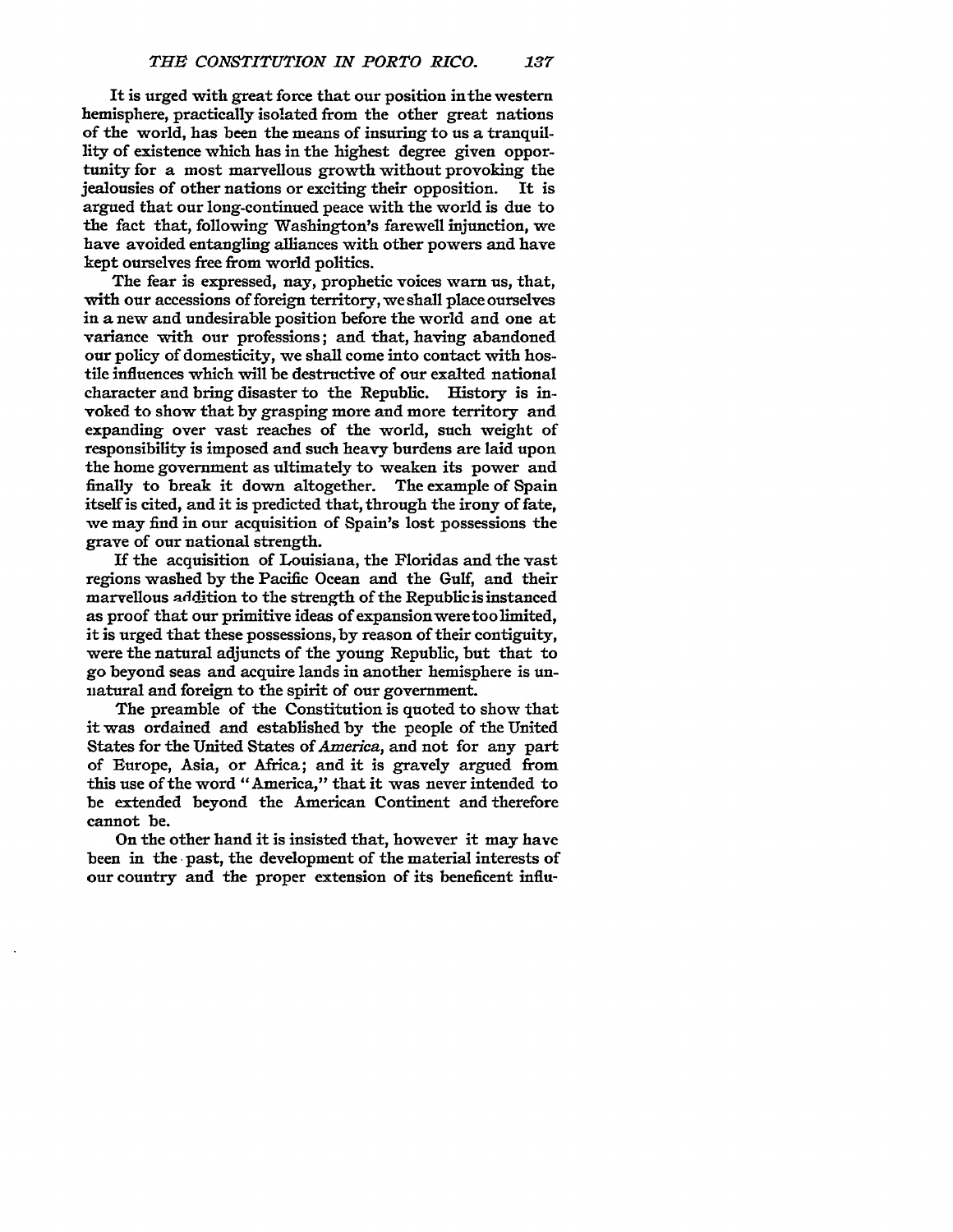ences now require territory in other parts of the world than on the American Continent; that as our commerce extends to all parts of the globe, we should have home ports in every quarter of the globe, under the flag of our Union and all which that That these ports should be in the midst of tributary territory, controlled and governed by us, which shall furnish a market for our enterprises, and products of its own with which our home-returning vessels may be laden. That since the result of the war has brought the Philippines, Porto Rico, Guam, and the other islands under our control, without our seeking dominion over them, we must now hold them as territorial possessions of the United States, to be regulated and governed as the Constitution directs.

A wider and more ambitious policy favors the acquisition of territory by all legitimate means, for the mere purpose of widening our borders, in order that we, having outgrown our own colonial existence, may have colonies of our own and a colonial system, and so enter the race with the powers of Europe for the possession of the world.

From these diverse views it would seem that the question of the acquisition of foreign territory was a mixed question of law and policy.

Aside from the legal questions involved in our new relations, a political issue has been made of the action of the Administration in its adjustment of our relations to the ceded territory and its peoples under the treaty of peace. The late presidential campaign was largely fought on the right and good policy of our Government to acquire and hold foreign territory as the result of our winning in the contest with Spain. The Executive was charged with an ambition to expand our territorial limits as far as our arms had reached, and with a determination to hold and rule the captured people according to the will of the conqueror and not in deference to the consent of the governed. Much feeling was aroused and deep apprehension was felt by a large body of our citizens, because of the attitude of the Administration on these questions.

This feeling manifested itself in strong opposition to the action of the Government in acquiring such new territory and in respect to its dealings with it; and in the campaign, which was regarded as the battle of the contending ideas, the policy of the Administration was bitterly opposed. It must be conceded, however, that the result of the election was not favorable to the theory of the opposition, while the political significance of the event can hardly be over-estimated.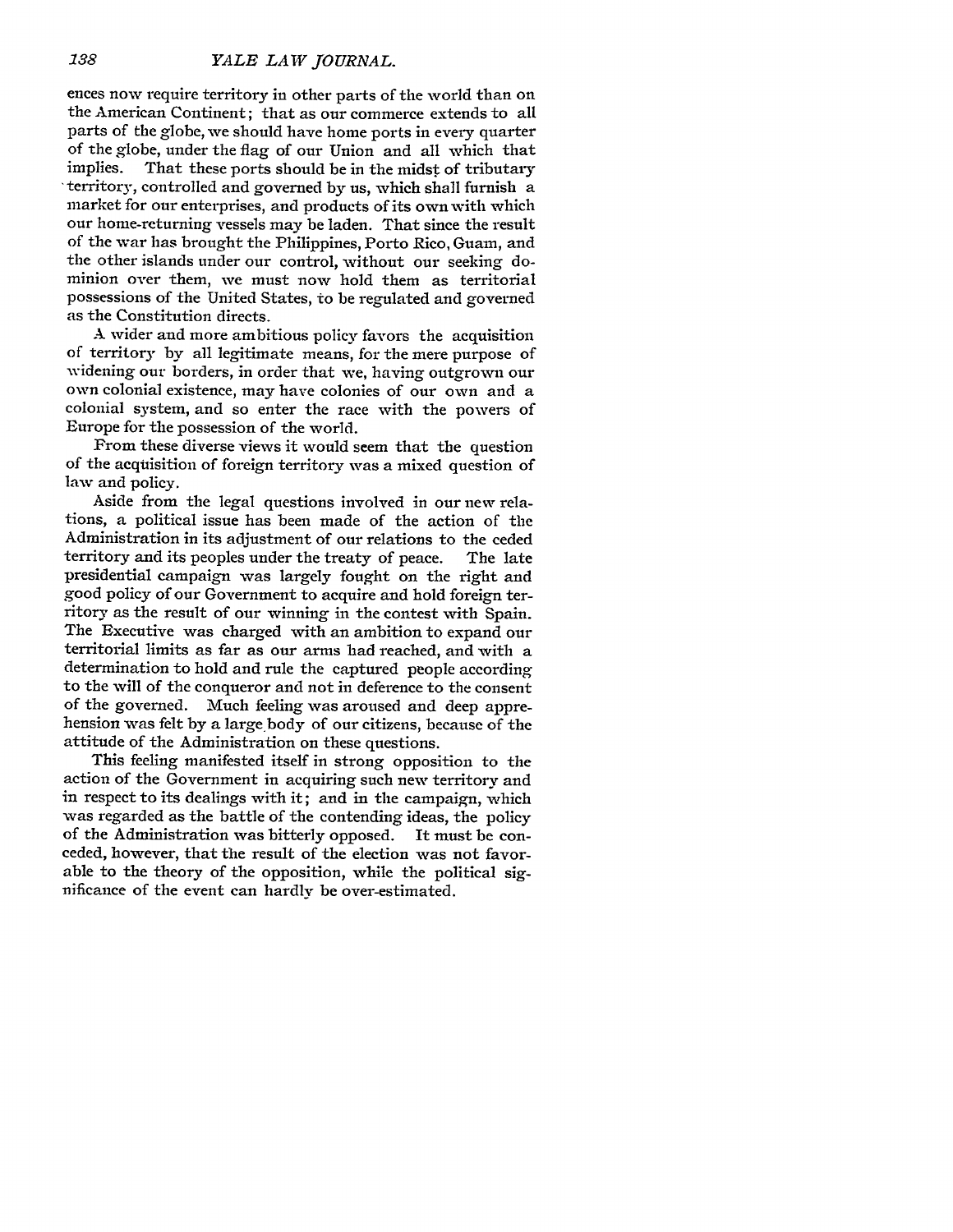If the question of our control and government of the ceded territory is a political rather than a legal one, it must be admitted that the judgment of the highest tribunal under our form of government-the people-has been expressed in no uncertain way, in favor of holding the ceded territory as our own, to be regulated and governed as the Congress shall decide.

If the question is a legal one, where do we stand before the law **?** The diversity of opinion respecting the legal status of the ceded territory is fully as great as that respecting the policy of our Government in relation thereto. It will not be attempted here to review the various decisions of the Supreme Court of the United States upon this point, for that has already been done most fully and ably in this and other journals. question had come before that Court in various forms before the war with Spain was waged, upon facts arising out of the cession of Louisiana, Florida, and California, and was passed upon, but "its response-had a somewhat uncertain sound." **I**

Since the war was closed **by** the Treaty of Paris, several cases have come before the United States Courts for adjudication, in which the status of the people of the ceded territory has been passed upon. **A** brief review of two of them which represent opposing views of that status may be of interest.

The first is *ex-parte Ortiz,* **100** Fed. Rep. 955. On February 24, **1899,** Raphael Ortiz, a native resident of Porto Rico, as was charged, murdered John Burke, a private soldier of the United States army. He was arrested, tried, and convicted March **27, 1899, by** a military commission appointed by the general commanding the military department of Porto Rico, which department had been established **by** order of the President of the United States, October **1,1898,** after our army had invaded and taken military possession of that island. Ortizwas sentenced to death, which sentence was afterward commuted **by** the President to imprisonment for life in the Minnesota State Prison. The prisoner petitioned the United States Circuit Court for the District of Minnesota for his discharge on a writ of *habeas corpus,* claiming that at the time of his trial in March, **1899,** there was no war in Porto Rico, which had then been ceded to the United States **by** the Treaty of Paris, signed December **10, 1898,** and therefore belonged to and was part of the United States. And as the petitionerhad never belongedto

**I See article by Simeon E. Baldwin in Vol.** 12 *Harvard Law Review,* **p. 399.**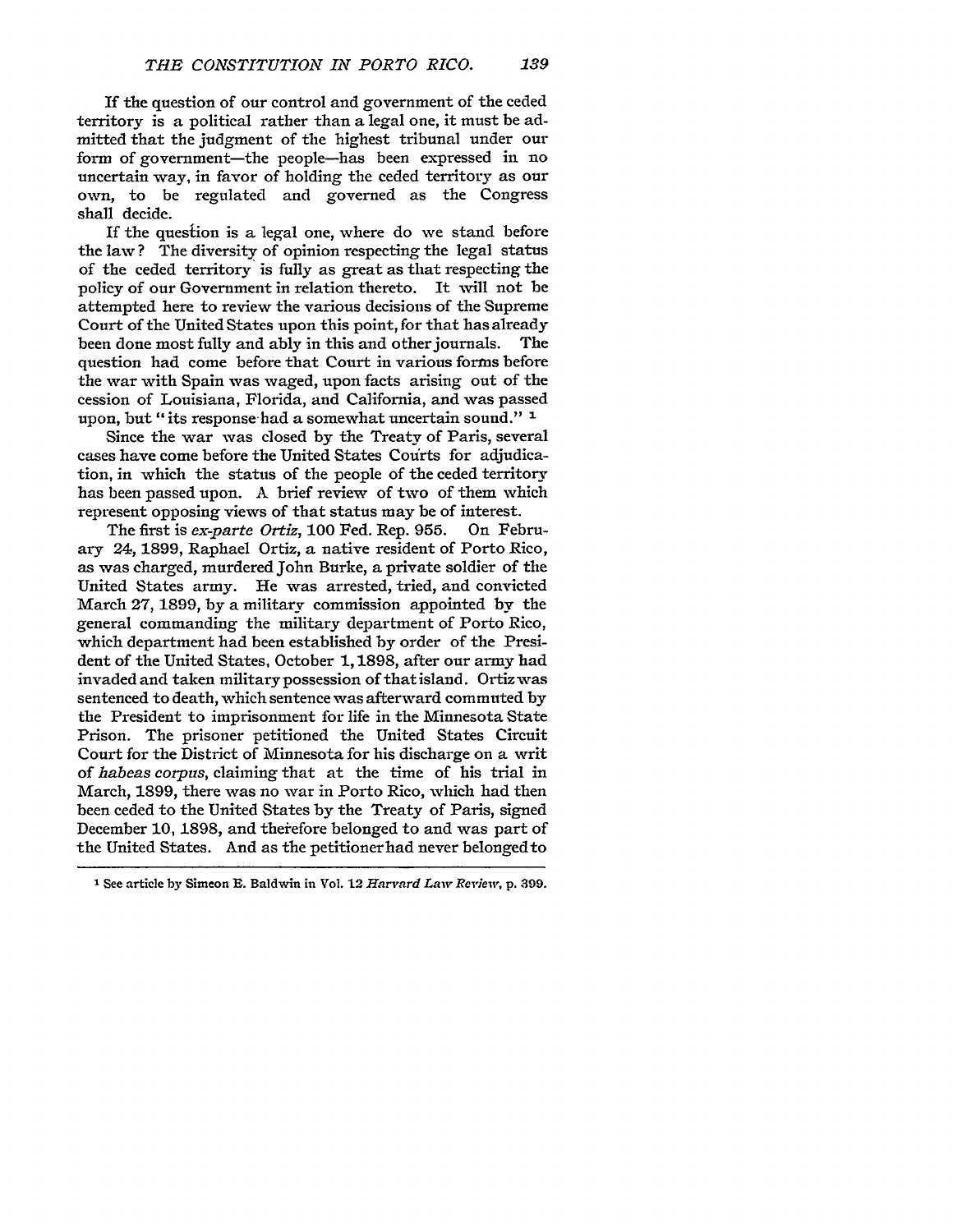the army or navy of the United States, but was a civilian and resident of Porto Rico, the military commission had no jurisdiction to try him for the alleged murder; and, under the Constitution of the United States, he could only be tried by a jury, after indictment or presentment by a grand jury. The petition was opposed **by** the United States District Attorney, first, on the ground that **by** the cession, Porto Rico did not become an integral part of the United States, nor subject to the Constitution; and second, that the war with Spain was not ended, so as to displace the jurisdiction of the military commission until the exchange of ratifications of the treaty in April, **1899;** and that then, because the Constitution had no force in that island, such jurisdiction continued until displaced **by** the provisions of some Act of Congress.

District Judge Lochren, before whom the proceeding was brought, dissented from the first position taken **by** the Government, but agreed- as to the second, and refused the application of the petitioner on the ground that when he was tried **by** the military commission, the state of war still in-fact existed in Porto Rico, and that tribunal had jurisdiction to try, convict, and sentence him for such alleged offense.

The learned judge might properly have rested his decision upon this second contention of the Government, with which he agreed, without discussing the first, from which he differed,—as he admits he might have done "had that claim not been urged with such confidence and amplitude of argument, as the basis on which the decision of the case must rest, that acquiescence might be inferred from silence."

As controlling authority, then, that part of his opinion devoted to dissent from the claim of the Government that the prisoner was not entitled to a trial by jury, because the constitutional guaranty of trial by jury was not extended *ex proprio vigore,* to him, must be treated as mere *dictum,* since the decision was put upon another ground. But asidefrom this, was the view taken **by** Judge Lochren a correct one? His statement of this view is as follows:

"It must be held that, upon the cession **by** Spain to the United States of the island of Porto Rico, that island became a part of the dominion of the United States,-as much so as is Arizona or Minnesota,--and that the Constitution of the United States, ex proprio vigore, at once extended over that island, and that this extension of the Constitution gave to Congress, whose every power must come from that instrument, the authority to legislate in respect to that island as a part of the

*140*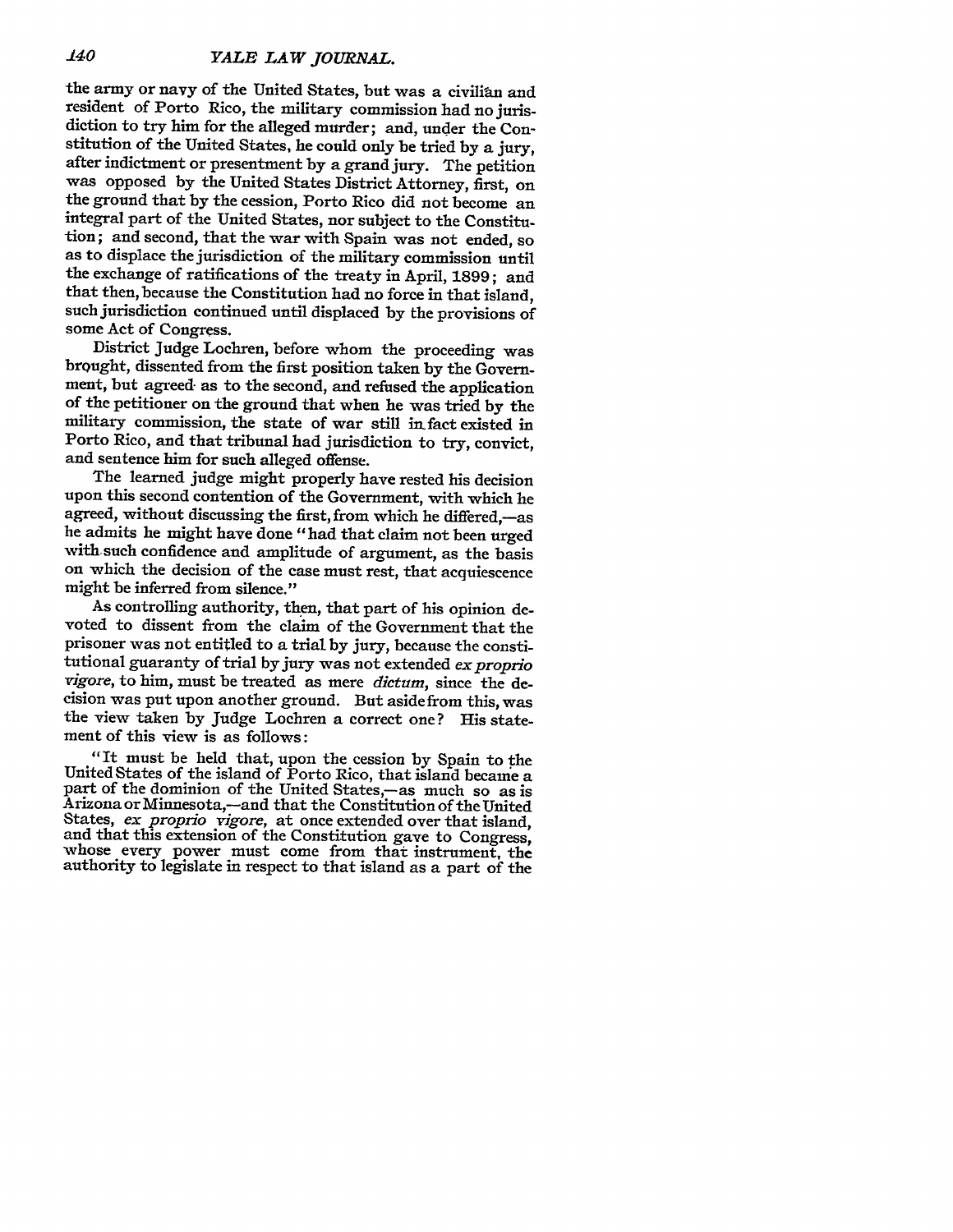United States territory. It follows that all the provisions of the Constitution in respect to personal and property rights, including the right to trial **by** jury in criminal prosecutions, became at once, when the cession was completed, a part of the supreme law of the land."

That is, **of** course, the supreme law of Porto Rico. Accordingly, if the cession had been completed **by** the exchange of ratifications of the treaty at the time of the trial, Ortiz would have been entitled to a jury trial by virtue of the constitutional guaranty. Then, **by** analogy, every right or privilege secured to citizens of the United States would belong to natives of the ceded territory.

But it was provided **by** Article IX of the Treaty of Paris that the civil rights and political status of the territories ceded to the United States shall be determined **by** the Congress; and **by** Article XI it was provided that the Spaniards residing in ceded territory shall be subject in matters civil as well as criminal to the jurisdiction of the courts of the country in which they reside; and as the treaty is, **by** Article VI of the Constitution, co-equal with the Constitution as the supreme law of the land, is it not the treaty provisions which determine the status of the native residents rather than the constitutional guaranties to citizens of the United States? Congress has full power to legislate for the territories acquired, both **by** force of the power given in sub-division **3,** of Article IV, of the Constitution "to dispose of and make all needful rules and regulations respecting the territory or other property belonging to the United States," and also **by** virtue of the treaty itself.

It is a well-established principle, and is virtually conceded in Judge Lochren's opinion, that the United States Government has the power to acquire new territory as a result of conquest, but nowhere is there to be found a constitutional requirement that its provisions are to extend over such conquered territory. The territory when acquired as the property of the United States, comes with the former civil and political status of its people unchanged, or possibly suspended, unless some provision is made **by** the treaty of cession changing that status. It then becomes the duty of Congress to make the needful rules and<br>regulations for its government. The inhabitants of the terriregulations for its government. tory are doubtless entitled to such legislation as is needful for them, and to such only as Congress has power to enact.

Judge Lochren further says that the power to Congress to govern territory ceded to the United States cannot be conferred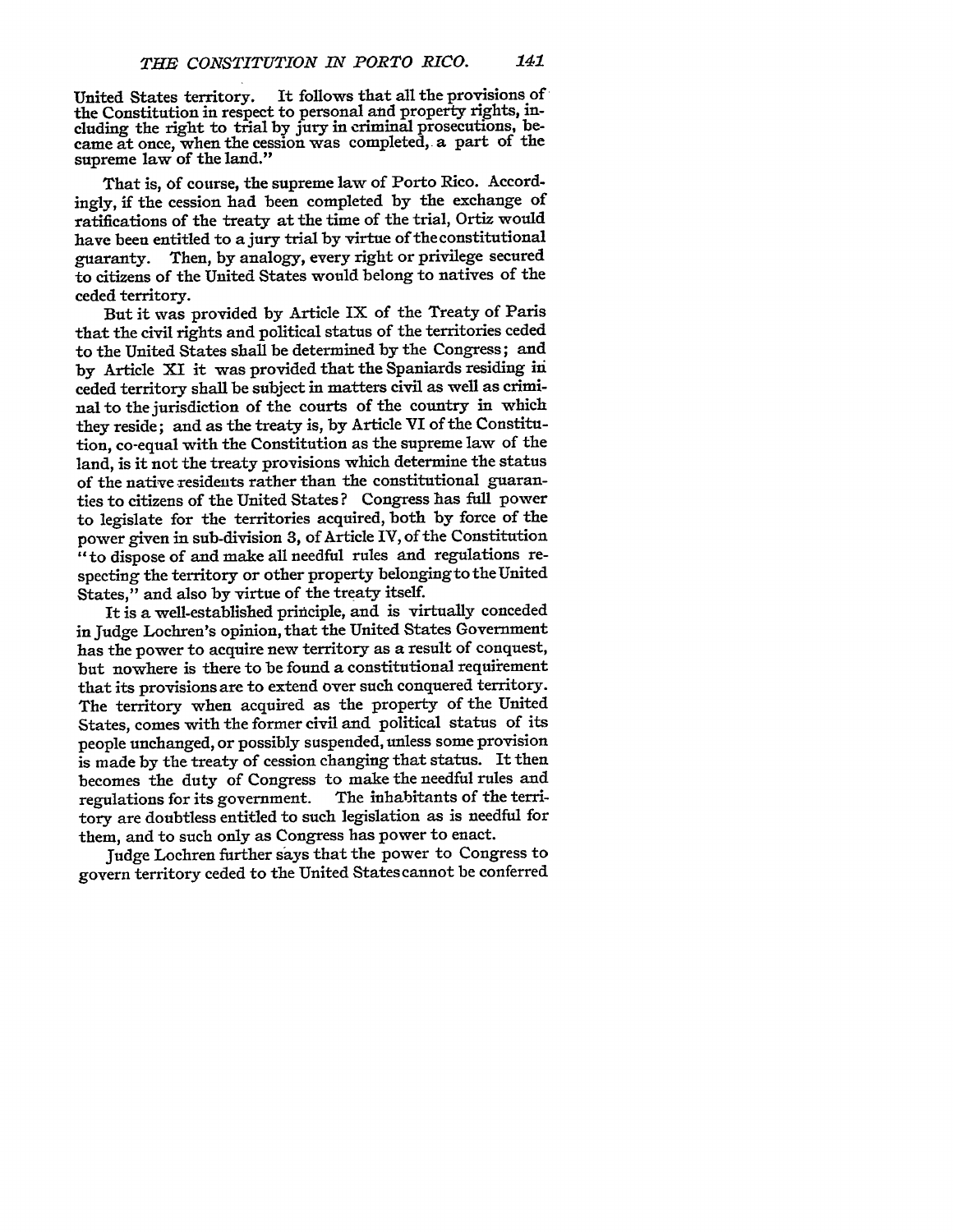**by** a foreign sovereign **by** a treaty of cession. But the power is not conferred by the foreign sovereign,-it is by force of the compact made **by** ourselves with Spain that Congress has the power. It was the treaty-making power of the United States, not Spain, which declared that the status of the inhabitants of the ceded territory should be determined **by** the Congress. To say that the Treaty of Paris did not confer power upon the United States to govern the ceded territory, because made on the one part **by** Spain, would be to deny all force and effect to any treatywith a foreign power.

The other case is that of *Goetze, etal, v. United States, 103* Fed. Rep. **72.** This was an appeal to the Circuit Court of the United States, for the Southern District of New York, from a decision of the Board of General Appraisers which sustained an assessment of duty upon tobacco imported from Porto Rico, on June **6, 1899, by** the appellants, Goetze **&** Co., into the port of New York. The duty assessed was at the same rate as is provided **by** the "Dingley Tariff Act" on similar goods imported from foreign countries. The importers protested against the payment of the duty assessed, on the ground that the tobacco was not subject to duty, because Porto Rico was not a foreign country but a part of the United States, and the Constitution provides that all duties shall be uniform throughout the United States, and because, therefore, the "imposition of duties on goods brought from a place within the territory of the United States into a port of the United States, is not lawful and valid under the Constitution." This contention raised, substantially, the same question that was involved in *in re Ortiz*,—do the special guaranties and provisions of the Constitution extend to the territory ceded to the United States **by** Spain, **by** virtue of the cession, and before Congress has established rules and regulations for their government? This question was squarely met **by** United States District Judge Townsend, who delivered an opinion in which, after a most careful examination of the grounds of appellant's contention and a profound discussion of the decisions of the Supreme Court bearing on the points involved, and of the constitutional principles applicable thereto, he arrived at a conclusion diametrically different from that of Judge Lochren in the *Ortiz* case.

Briefly summarized, he holds that Porto Rico did not cease to be a foreign country when it was occupied **by** the military forces of the United States. The conquest of the island under the authority of the Executive made it ours **by** military title,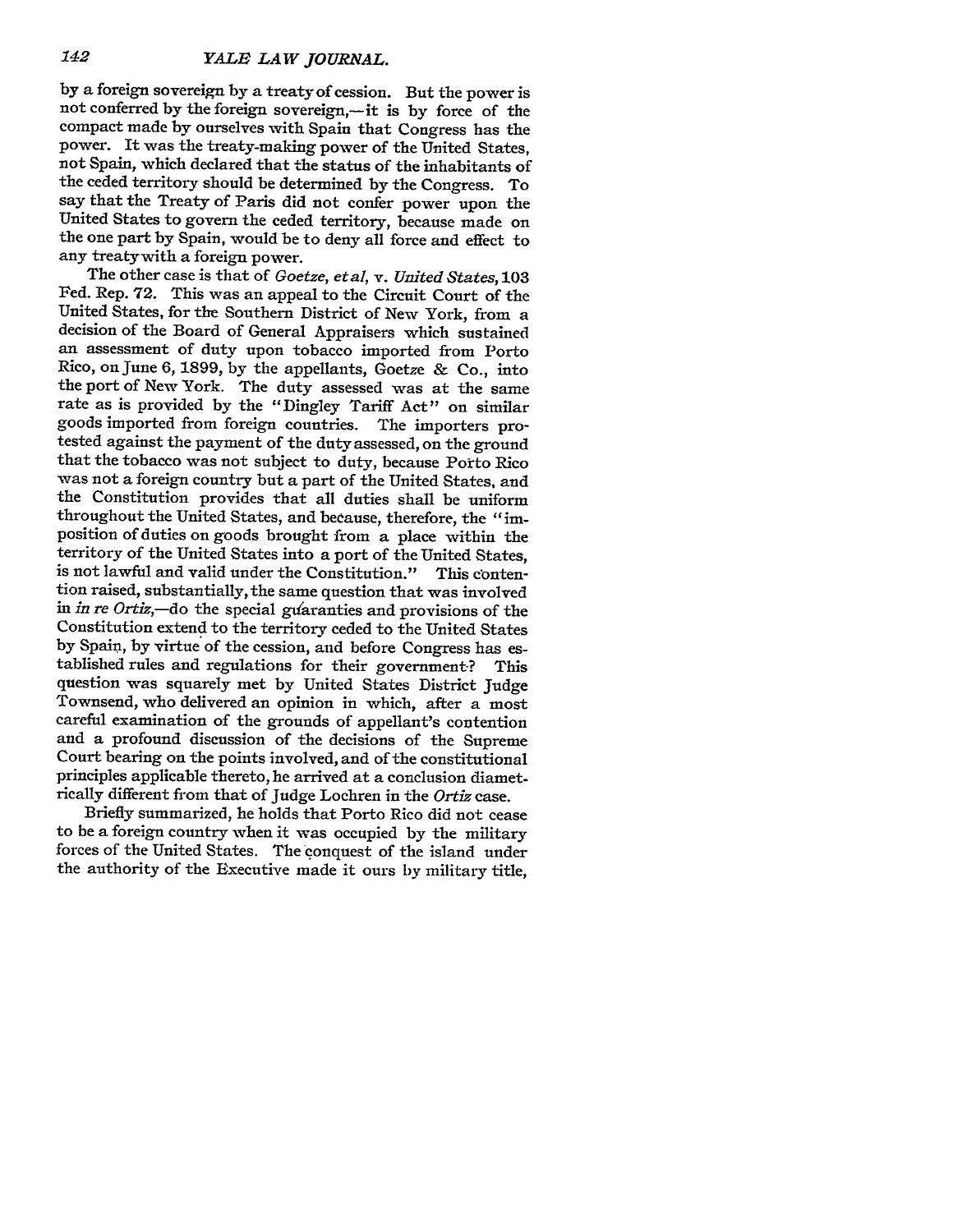but the conquest did not incorporate the island within the United States. Did the treaty accomplish that result ? Before cession, under conquest, Porto Rico was a part of the United States as to foreign nations. The *de facto* title to the soil was in the United States, but its inhabitants were foreigners to the Constitution, and the provision for uniformity of duties had no application there. By cession, the title became *de jure,* but in the status of the islanders as foreigners, and so in the status of Porto Rico as a foreign country, no change was to be made until Congress shall determine its character. The treaty vests the sovereignty over the island in the United States but postpones changes in the relations of its people, and in its relation to the body politic, until Congress shall determine what relations shall be best suited to the conditions of its inhabitants and to the welfare of the United States.

The treaty of cession only confirmed on the part of Spain a title already good against all the world. We have the authority of *Flemingv. Page,* 9 How., **U. S.** 603, that acquiring the title to soil, making it a part of the United States as regards foreign relations, does not bring it within the sphere of the Constitution. The sphere of application of the Constitution is determined, not by considerations of titles to lands, but by<br>recognition of the status of its inhabitants. This is done recognition of the status of its inhabitants. either by an incorporation of the inhabitants into the Union, or by an extension of our laws and institutions throughout the territory. This cannot be done by conquest, but only by legislation or treaty. *(Fleming v. Page.)* Here the treaty recognizes and makes complete the *de facto* title gained by the conquest. The island is not thus brought under the Constitution unless the treaty supplements the confirmation of title by an incorporation of the inhabitants into the Union under the Constitution, or by the extension of our institutions. Thisthc treaty fails to do.

The people of Porto Rico, instead of being incorporated into the Union by the treaty, are left in *statu quo.* Nor has there been any extension of our laws or institutions to the island. But at least one of these acts, brought about either by treaty or legislation, is necessary before there can bc any change of status or any application of the Constitution in Porto Rico. Until then the island remains, to use the language of the Supreme Court, "part of the United States but still a foreign country."

To the objection to effectuating the language and real in-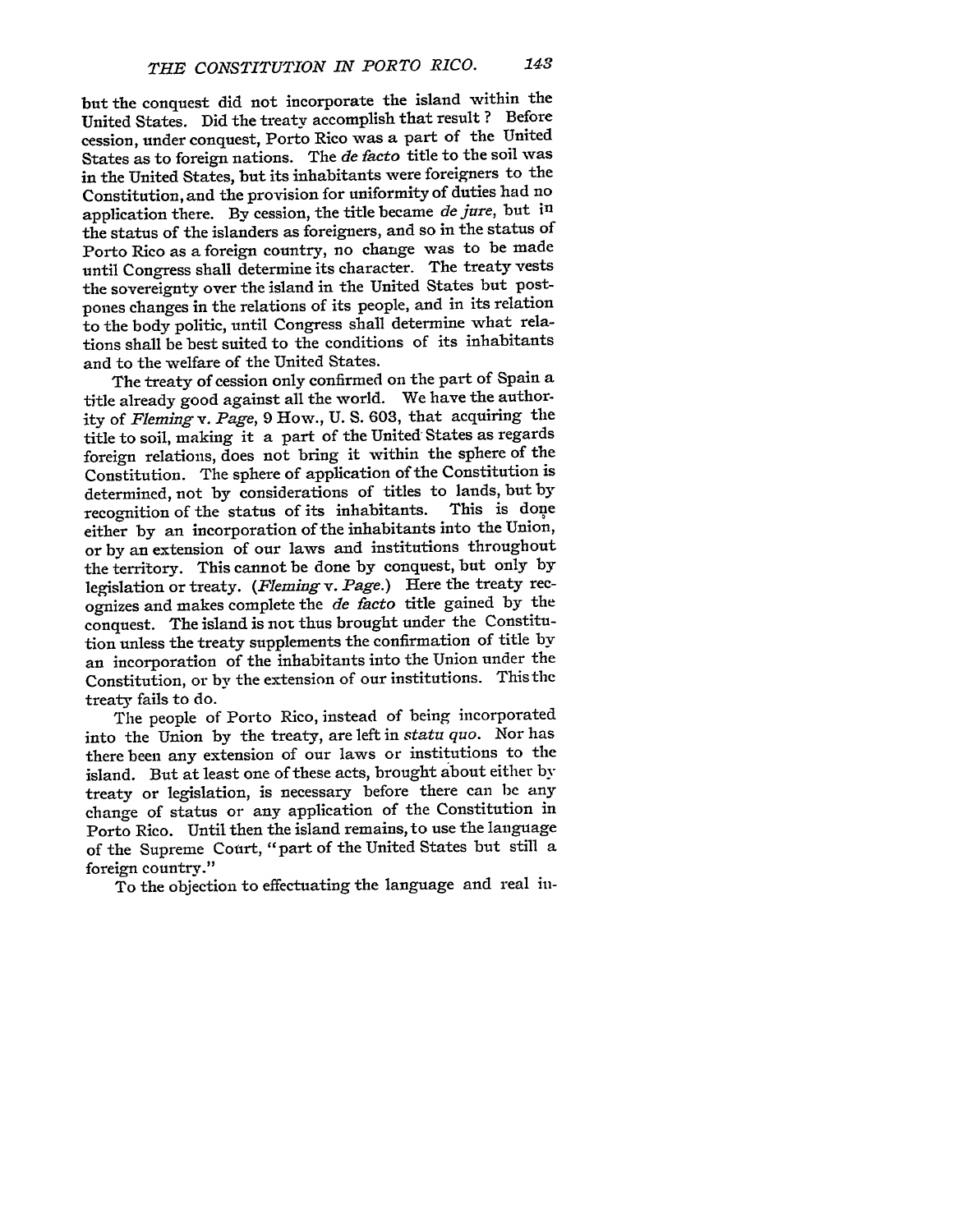tent of the treaty, that the United States has no constitutional authority to hold sovereignty over subject territory which it Townsend answers, that the United States possess the same right of full sovereighty, common to other nations, over lands which they in no way annex to themselves as an integral part<br>under their organic law; that this power is an ordinary attri-<br>bute of sovereignty. The independent States possessed it be-The independent States possessed it before the formation of the Union. This attribute of sovereignty they delegated to the Federal Government in the treaty and war-making powers, and expressly denied to themselves. The treaty is constitutional. No treaty has ever been declared invalid on this ground.

It was claimed **by** the appellants that the United States could not, in acquiring territory, provide for free trade with its former sovereign for a time,-that such a provision would be unconstitutional. But the treaties which ceded Louisiana and Florida admitted to their ports Spanish and French ships at lower tonnage rates than to other ports of the United States. **By** the Treaty of Paris the Philippines are to have free trade with Spain for ten years, but the older treaties were never assailed on the ground that they were unconstitutional.<br>The conclusions arrived at by Judge Townsend are fully

sustained by the authorities which he cites, and are not weakened by those cited by counsel for the appellants in support of their contention.<br>These conclusions are not only in accord with precedent,

but are in accord with the practice and spirit of our country<br>and its law-givers. They furnish the only rational ground upon which we may stand in carrying out the purposes and intentions of the treaty of cession; and the Government of the United States, in dealing with the newly-acquired territory upon these lines, will doubtless accomplish far more for the general welfare of the people of such territory than if restricted by the narrow construction of constitutional rights to be found in the decision of the *Ortiz* case.

It has been well said by Judge Story, in his great work on the Constitution, Sec. 1287, in commenting on this same proposition of law:

"The more recent acquisition of Florida, which has been universally approved, or acquiesced in, by all the States, can be maintained only on the same principles, and furnishes a striking illustration of the truth, that con